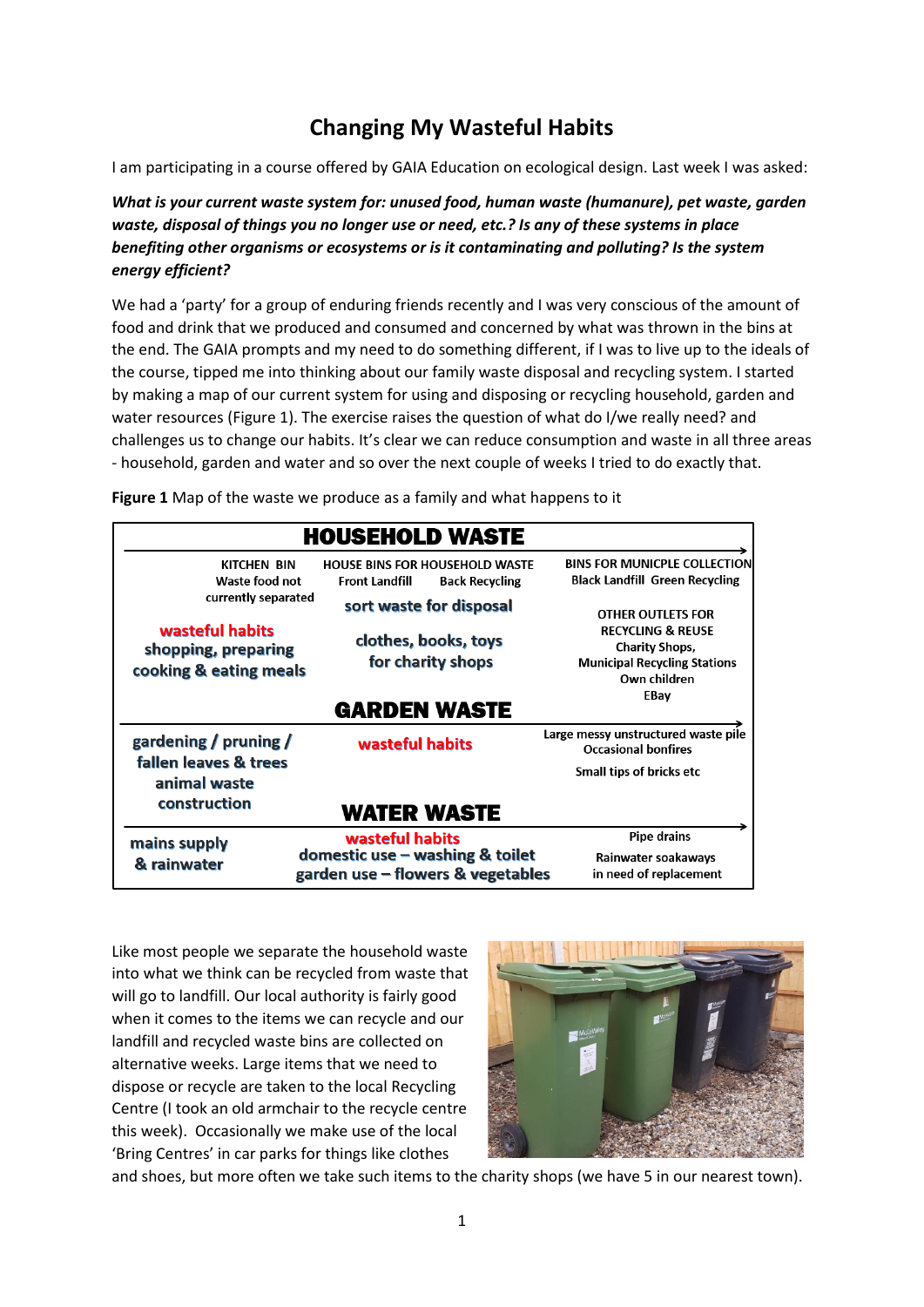But for a small family I am ashamed to say that we produce a lot of waste and there is certainly plenty of room for improvement. Perhaps guilt and shame are necessary accompaniments to awareness to motivate us to act.

## **Changing Habits - Reducing Consumption & Waste**

There are currently three adults living in our home but we still manage to generate quite a lot of waste. So my/our first priority is to try to reduce the amount of waste we produce. The obvious first step is to be more conscious and responsible about what we buy – particularly when it comes to food as the bulk of our ongoing waste is from food packaging, food we do not consume and stuff that is not used when food is prepared.

We also have wasted – soiled bedding from a small number of animals we keep. We have a couple of chickens (sadly there were four but two were killed by a fox last week) and some ducks. But they also consume some of our food waste for example the outer leaves or stalks of vegetables like cauliflower, broccoli and lettuce.

We also produce large amounts of garden 'waste' – mainly grass cuttings, leaves and uprooted plants we don't want (weeds) and tree branches. These are piled high in an area of the garden but over the years the pile has grown and is quite a mess. The vegetable matter eventually breaks down but it is not managed so that it breaks down quickly and efficiently.

### **Wasting less food**

Looking at our household waste map the biggest immediate change we can make is to reduce the amount of food waste and separate the waste we produce and compost that which is surplus to our needs. Reducing the amount of food waste involves firstly changing our shopping habits. Being much clearer and more careful about what we are buying and only buying enough to meet our needs – what we can eat within the time the food is eatable – I am happy to eat most foods beyond their expiry dates. My wife and I have to coordinate our buying of food much better than we currently do. If we can achieve this then it should reduce our weekly shopping bills. In fact, this week I deliberately selected the smaller shopping trolley to limit what I bought – it worked.

Reducing the amount of food waste also involves changing our cooking habits. We often cook more than we can consume – while we will often eat the leftovers as another meal, this is not always the case and far too often we leave cooked food until it is no longer fit to eat.

Recycling the food that we do not consume is perhaps the easiest way of reducing food waste. Some of it – like uncooked vegetable scraps we feed to the chickens and ducks but we have never been

very good at composting cooked food scraps. I decided that this was something we could easily change and we now have a dedicated bin for food waste in the kitchen. It has proved useful to see just how much food ends up in the bin over a week. After one week there was 4kg of scraps in the kitchen bin (Figure 2 left), which was put in a dedicated composting bin in the garden (Figure 2 right).

**Figure 2** Left – kitchen food waste bin Right Food waste composting bin

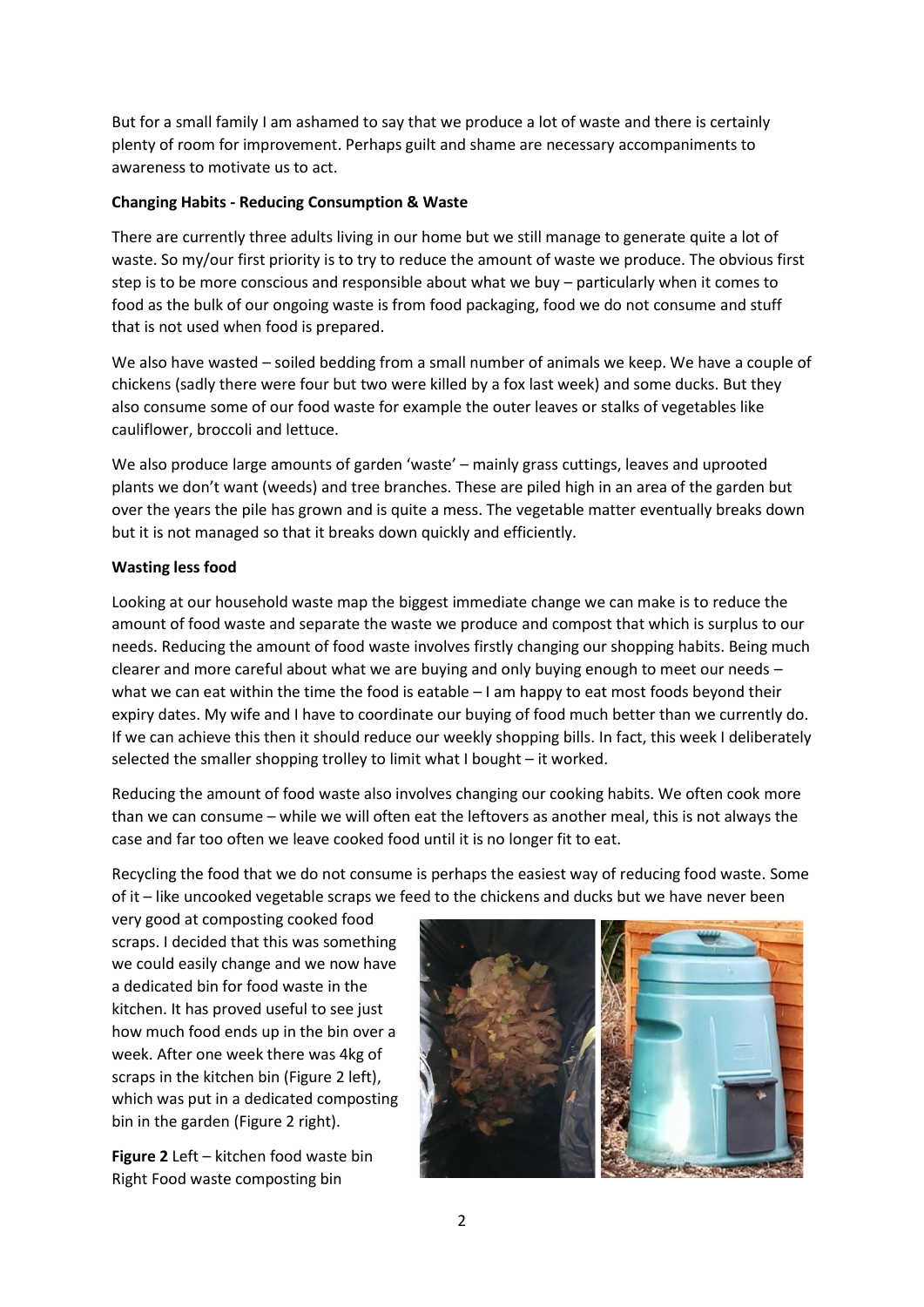## **Composting More Garden Waste**

We have a place in the garden where all the garden waste, leaves, grass plant cuttings is dumped (Figure 3). It is very unsightly and has been made even more unsightly by the chickens who rummage around in it and scatter it. Over time the edge of the heap has progressed 5m into the garden killing the grass. Furthermore, the heap is very poor at breaking down the plant materials so that it can be recycled as compost.

**Figure 3** Our messy garden waste heap before reorganising it.



I have toyed with building a compost bin for many years! But this week I decided to do something about it. I watched a couple of YouTube videos on compost bins and had a better idea about how to structure them so that they are more effective. I built the enclosure from fence panels and spent the best part of two days digging redistributing the waste heap and creating a new and structured composting bin. The results are shown in Figure 4.

**Figure 4** New compost bin and garden waste heap

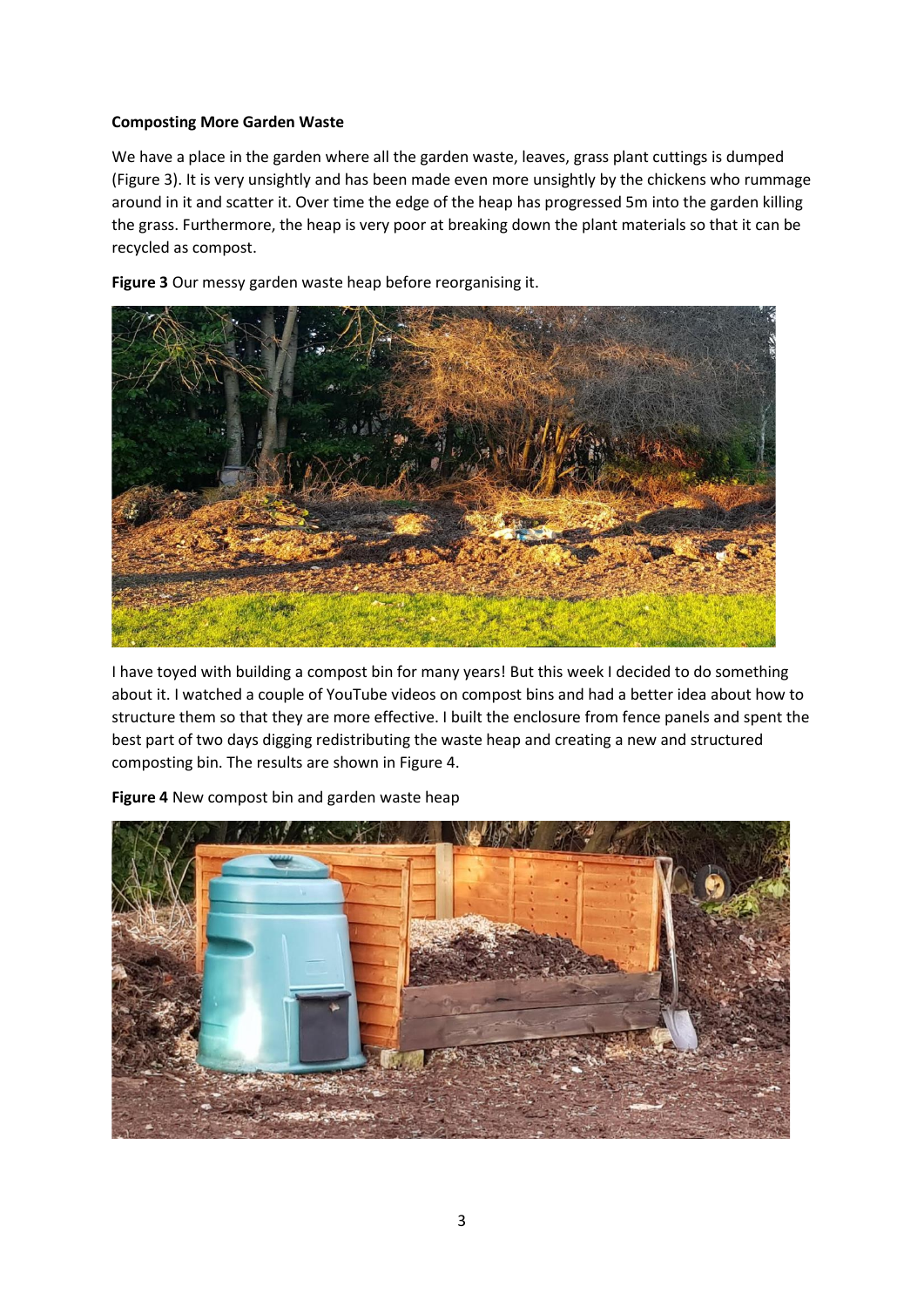#### **Wasting Less Water**

*How much water do you use in a typical day?* I didn't know the answer to this question so I spent a day trying to be conscious of what I used. This is what I came up with.

- Cleaning teeth two tumblers of water 0.5L
- Shower 2mins, mixer shower about 15L
- Drinks teas, coffees, water 2L
- Toilet flushed 4x 40L
- Cooking 2L
- Washing hands 3L
- Washing/rinsing dishes 6L

This estimate of 60L didn't include dishwasher or washing machine which were not used on that day. It is far lower than the 143L of water that is reported for the average daily water consumption per person in the UK.

Wasting water has always bothered me and it is not just about the cost (we are metred) it is about feeling a sense of wastefulness. But I know that some of my habits are wasteful. For example, I run the tap while cleaning my teeth. I run the shower and taps until warm water flows, I flush the toilet when I don't really need to flush it. These are habits that I can easily change and either save water or using the water I was wasting.

So from this week I cleaned my teeth with one beaker of water. If I needed hot water for a shave, I ran the tap refilling a beaker until the water was hot enough. I empty the 10 beakers into the toilet next to the sink which helps to flush it. In the shower I now have a plastic bowl and I run the cold water into it until it gets warm, I also stand over the bowl as I shower and it fills with soapy water. I use the water to flush the toilet. With a little effort I probably save or reuse perhaps 15L of water a day. Its only a small amount of water but it adds up each day and it makes me feel better that I am not so wasteful. More importantly, it shows how with a little self awareness it is easy to change habits to live a life that is more considerate of the resources we use.



**Figure 5** Changing my teeth cleaning, shaving and showering habits to save a bit of water

#### **Reflections**

As the Gaia course reminds us we all consume resources and create waste. Much of our behaviour is habitual: we don't think about or question what we are doing. It starts with awareness (cognition)